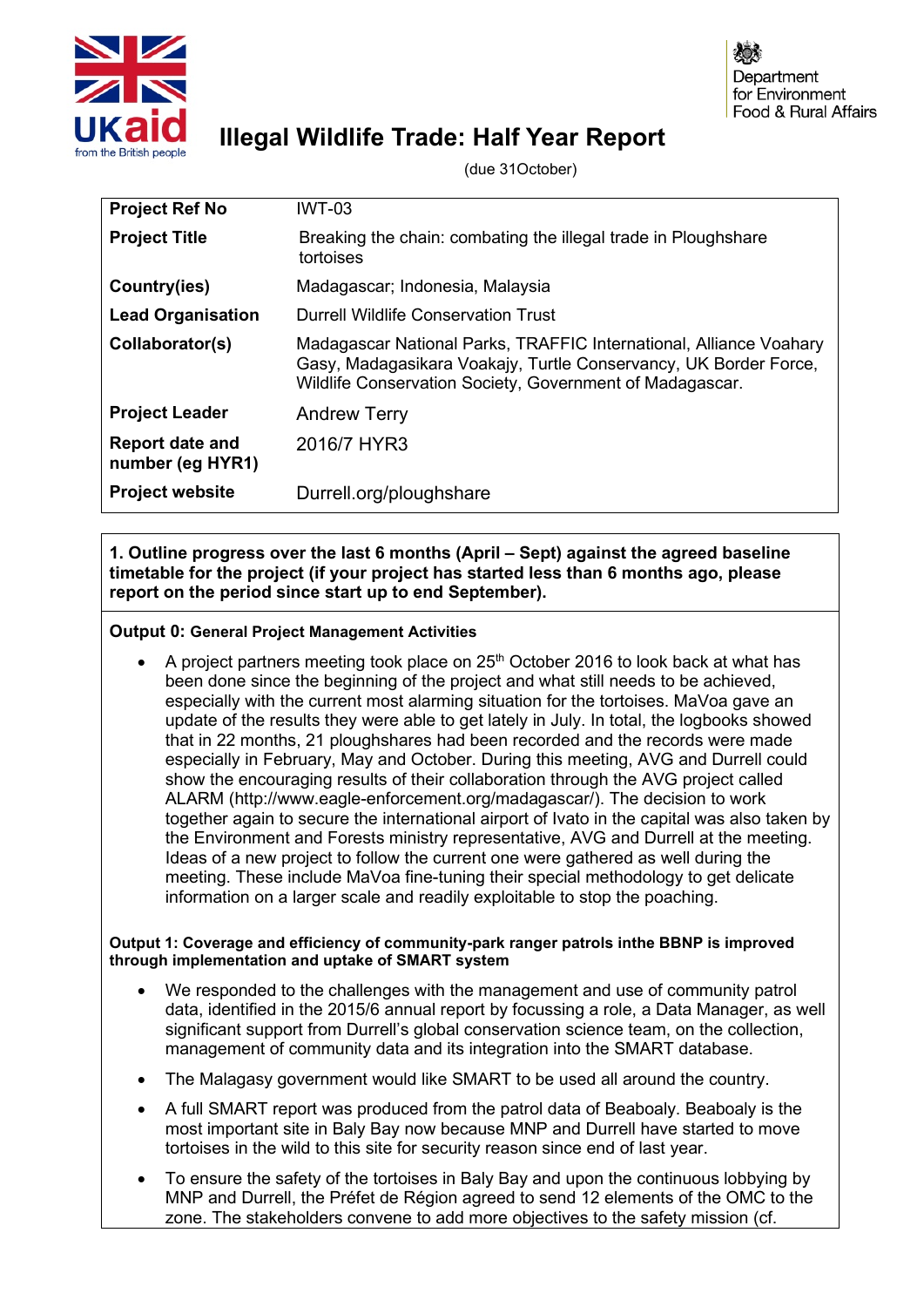Minutes of related meeting) and the Préfet himself went to Baly Bay with the heads of the Army, the Gendarmerie and the Police from Mahajanga to assess the implementation of the mission.

**Output 2 The role of local community members in poaching and the incentives and barriers to poaching are identified and understood for at least 6 of the communities most closely identified with the problem**

• MaVoa collected the logbooks in July. In total, the logbooks showed that in 22 months, 21 ploughshares had been recorded and the records were made especially in February, May and October. MaVoa will produce their final report before December as they will be asked to present the definitive results of their study to regional authorities in Mahajanga in early December.

#### **Output 3 The trade chain of illegal activity for ploughshare tortoises from Madagascar to Southeast Asia is understood and documented leading to greater national and international cooperation to tackle key individuals and areas within the smuggling process**

- In South-East Asia, 12 intelligence reports were generated for radiated tortoises, with three seizures during this period. New Intelligence and information on key traders of Ploughshare Tortoises in Indonesia, Thailand and Madagascar (both in physical markets and online) is being compiled and cross-checked. TRAFFIC's new Senior Wildlife Crime Data Analyst will analyse the information and provide links between these traders and produce a map of international trade routes.
- In terms of monitoring the online trade TRAFFIC tracked 20 social media and Facebook groups. Two different adverts for ploughshare tortoises were recorded during this period, with a total of six animals being offered for sale. Two new adverts were also found on Instagram
- Monthly surveys of freshwater turtles and tortoises were carried out in key markets and pet shops in Jakarta, Indonesia from May to August 2016. Ploughshare Tortoises were encountered on two occasions (comprising 2 different individual animals) at one retail outlet. Prices for the Ploughshare Tortoise were IDR 450 000 and 350 000 (USD 34 000 and 26 000). Thirty-two Radiated Tortoises were counted during the surveys and were present at six different retail outlets.
- A paper focussing on loopholes in Indonesian laws pertaining to illegal trade in freshwater turtles and tortoises has been completed and shortly be submitted to the Journal of Indonesian Natural History. An article for the TRAFFIC Online Newsletter 'Wildlife Connections' highlighting this issue will appear in the next issue
- A report containing findings from the recent market surveys in Jakarta for tortoises and freshwater turtles has been finished and is now in the internal review stage. It will feature in a peer-reviewed TRAFFIC Report that will highlight the open trade in Ploughshare Tortoises and other non-native CITES listed species. One of our major objectives here is to emphasise the need for legal reform in Indonesia, as current legislation does not adequately cover species not native to Indonesia.
- The findings from the online survey of Ploughshare Tortoise trade has been completed. The paper has been submitted to Oryx and is currently under review. The project enabled Durrell to have an active presence at the CITES COP17. Project partners WCS, Durrell, TRAFFIC and collaborating organisations Global Wildlife Conservation and Turtle Survival Alliance put together a statement for COP on the state of poaching. This was submitted to the national delegations for the UK and Germany (through the Embassies in Madagascar) and the EU and US delegations (via WCS). The US delegation submitted the statement as a formal document to the COP meaning that it was included in the formal documents of the conference.
- Project coordinator, Hasina, participated in the COP as part of the Malagasy delegation and spoke on behalf of his country, "Madagascar highlighted its efforts to counter tortoise smuggling, reporting the recent arrest of six poachers. It called upon all Parties to share information on smuggling cases and collaborate in general with its efforts to halt the illegal trade."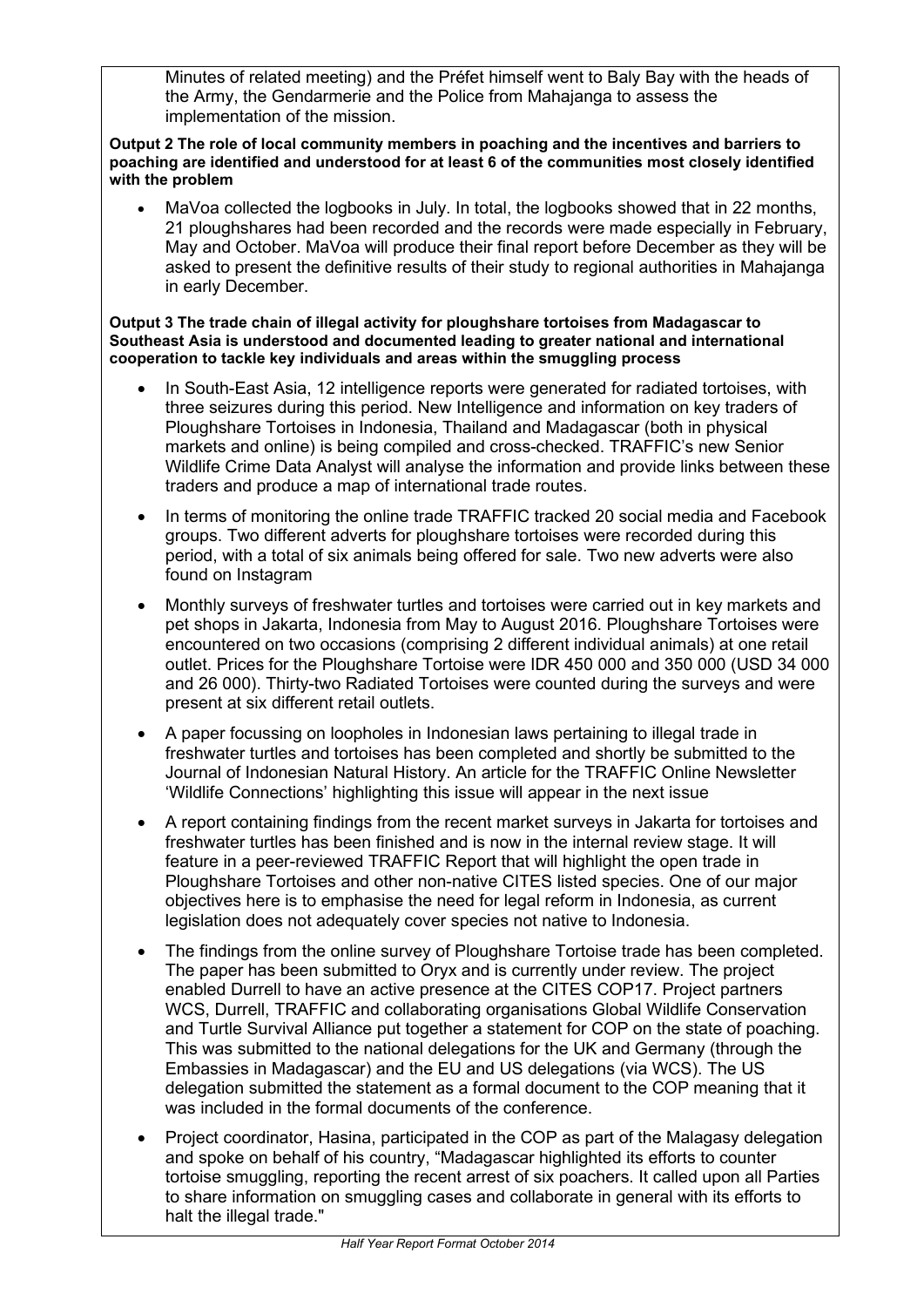- Articles were also submitted to the EU Parliament magazine and the IWT Challenge fund Newsletter.
- As a result of these interventions, the following Decision was adopted by the COP: "The Secretariat shall engage the government of Madagascar and other relevant stakeholders to provide urgent assistance to combat illegal collection and trade in the Ploughshare tortoise (*Astrochelys yniphora*) or Angonoka."

#### **Output 4 Improved enforcement of laws along the trade chain through filling key skills gaps and raising awareness of poaching issue within priority institutions and increased support of local Dina governing ploughshare poaching.**

- It is possible to see a potentially positive change in the behaviour of the tribunals. For example in February 2016 a smuggler was released with no sentence and a Ar15,000 fine. But in October, two smugglers were sentenced to two years in prison with a Ar21m fine! The virtuous circle of magistrates mentioned in the annual report has much to do with this. Durrell is now trying to organize a workshop with the magistrates of Mahajanga through the Ministry of Justice by the end of the year to get things moving forward there.
- There has been notable success in the fight against smugglers within Madagascar. Six Malagasy smugglers selling tortoises on the Internet arrested in Antananarivo in August. Through this project Durrell have been working in close collaboration with the public prosecutor of Antananarivo, the Analamanga (Antananarivo) regional department of the Ministry of Environment and Forests, and AVG since January 2016 to register a complaint against the leader of the smugglers and to track him down. This leader operating under the name of XXXX had been very active in selling Malagasy endemic tortoises to people in Southeast Asia for at least 6 months before he got arrested. Earlier in the year, he was selling eight ploughshare tortoises poached from the released population via Facebook. At that time, despite efforts to engage the dealer it was not possible to find where the tortoises were being held or enable an arrest. However, the current arrest was made possible thanks to the cooperation with a new project of AVG, ALARM, and the Gendarmerie. All 6 people will be kept in prison until the trial which will be on  $8<sup>th</sup>$  November 2016.
- Three other Malagasy people were arrested trying to sell tortoises in Antananarivo still in August and one of the dealers will also stay in prison until her trial towards the end of October 2016. This last case was revealed during the investigation of the former case by ALARM.
- The Dina officially known as Dinan'i Boeny Miray Dia has been validated by the tribunal of Mahajanga and an official delegation composed of the Chef de Région, the Préfet de Région, the heads of the Army, the Gendarmerie and the Police from Mahajanga, and a chef de service from the regional department of the Environment and Forests went to Baly Bay to announce this to the local population. Each article of the Dina was then read and explained as well as the sanctions that are all included in it.
- Around 150 Customs agents from Antananarivo and 13 from Morondava, Taolagnaro and Toliara (southern part of the country) had been trained on CITES principles and procedures from April until October 2016. There are two sites left to do the training (the biggest town in the north of the country – Antsiranana – and the biggest port of the Island – Toamasina). A final report will be produced when all the training is done.
- During the project design, we under-estimated the cost of developing a social marketing campaign. While it is much needed, a significant investment is required. This is currently being sought through another project. However within this project, we have aimed to identify particular behaviours that may influence people's pride in the ploughshare tortoise. Therefore with local elders and local authorities, the team visited four villages, Marotia, Tanambao V, Jejema and Ankihy, to discuss with village members how useful the ploughshare can be for people and how important it is for the local culture. Equally the team discussed the penalties associated with being caught poaching tortoises.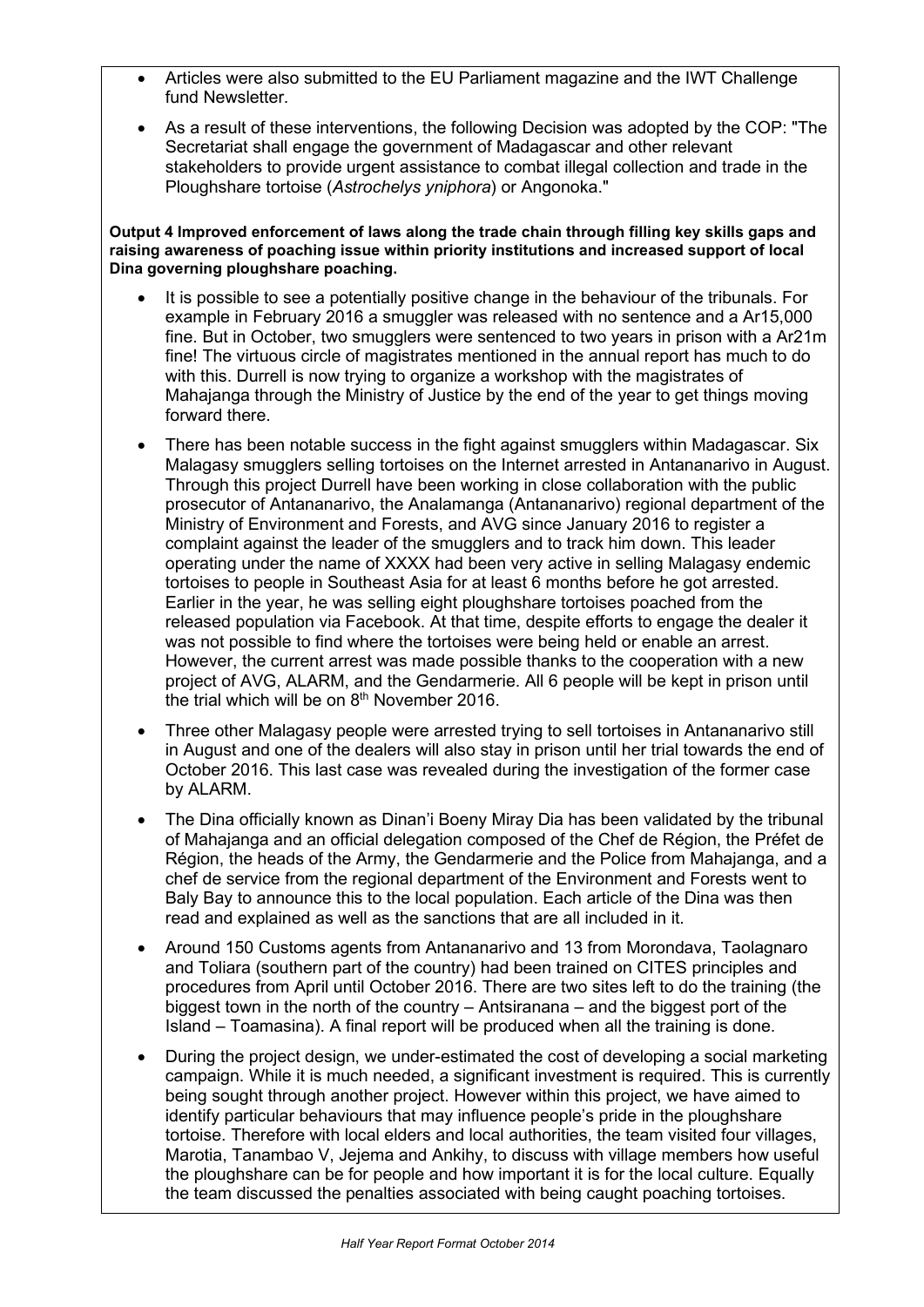**2a. Give details of any notable problems or unexpected developments that the project has encountered over the last 6 months. Explain what impact these could have on the project and whether the changes will affect the budget and timetable of project activities.**

The current national political situation has not improved at all. The government is trying to convince the populace to wait until general elections in 2018 rather than to push for a presidential election now. The government is extremely unpopular at the present moment.

There are concerns about safety in the country and one of the towns where our pochard breeding project is based has been attacked by bandits five times in the last month. Crime is becoming increasingly common.

In September our ploughshare tortoise facility in Ampijoroa Forest Station was attacked by poachers. A group of people cut power to the National Park headquarters and our breeding centre (circumventing the alarms) and tried to cut through the fence. They were spotted by our staff and one of them was arrested. The case is now at the tribunal. Thankfully none of the tortoises were stolen.

Within the project, we have addressed a number of concerns from Output 1 around the capacity to record, manage and use all the data generated by the community patrols. However the capacity of community guards remains a challenge. In Output 2, we have generated good evidence from the logbooks concerning perceptions at the village level, however we are yet to use the evidence effectively and communities remain distant from the National Park. A priority for us among our development projects is now to find ways for these people to benefit directly from the park and the protection of the tortoises. In Output 3, we are made good progress with an extremely strong engagement by all partners at the CITES COP 17. Output 4 and the engagement of the legal processes in Madagascar remains the most challenging aspect of the project. We have not been able to deliver on objectives around social marketing because we underestimated the challenges involved. We believe it is the important response, but the costs and challenges involved outweigh the resources available. We are addressing this problem at the moment through other support.

The delivery of this project co-incided with a massive increase in pressure on the animal. However the project has enabled us to mount a strong response which saw actions with not only conservation partners and government partners, but also the Embassies of the UK and Germany (directly intervening incountry) and the US government.

Working on the development of emergency funding the tortoise, the project partners have generated a fund of \$ that is focussed on securing a second breeding facility, protecting the wild site, and securing an international population.

# **2b. Have any of these issues been discussed with LTS International and if so, have changes been made to the original agreement?**

| Discussed with LTS:                        | Yes/No |        |
|--------------------------------------------|--------|--------|
| Formal change request submitted:           |        | Yes/No |
| Received confirmation of change acceptance |        | Yes/No |

**3a. Do you currently expect to have any significant (eg more than £5,000) underspend in your budget for this year?**

**Yes**  $\Box$  **No**  $\Box$  Estimated underspend: £

**3b. If yes, then you need to consider your project budget needs carefully as it is unlikely that any requests to carry forward funds will be approved this year.** Please remember that any funds agreed for this financial year are only available to the project in this financial